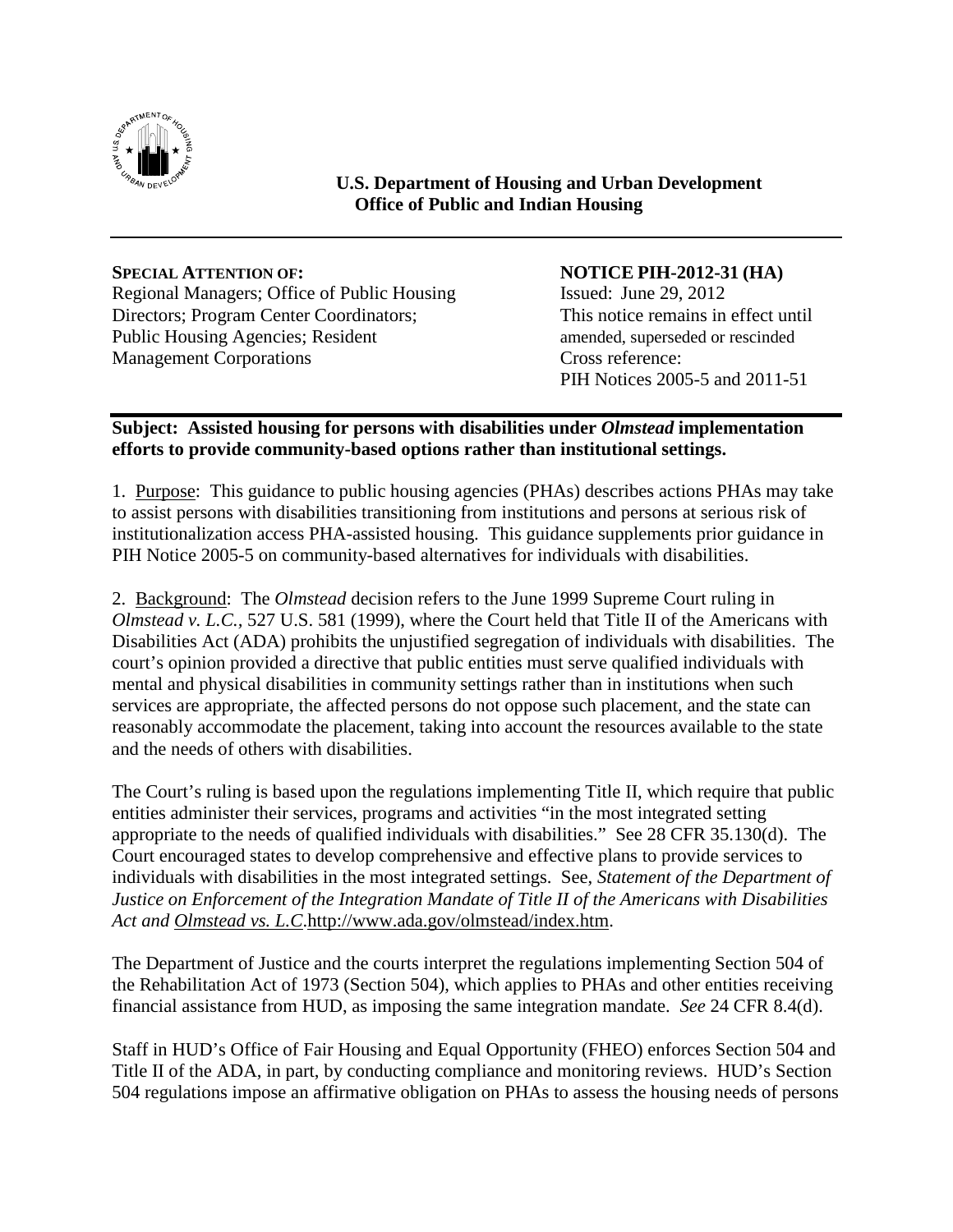with disabilities in their service area, which includes persons transitioning from institutions and persons at serious risk of institutionalization.

HUD plays a role in furthering *Olmstead* implementation by helping persons with disabilities access affordable, integrated housing opportunities. There are a variety of actions that PHAs may take under currently existing authority to meet the housing needs of persons with disabilities transitioning from institutions or at serious risk of institutionalization. These actions, identified below, may be taken whether or not the PHA's state or local public entity is subject to outstanding *Olmstead*-related litigation, enforcement activities, or undertaking affirmative *Olmstead* planning and implementation efforts.

3. Actions: The actions presented below are examples of how PHAs may partner with their appropriate jurisdiction to address identified local housing needs:

A. Establish a local admission preference: Recent collaborative efforts between HUD and the U.S. Department of Health and Human Services (HHS) include Secretary Donovan's June 2009 letter to PHAs urging adoption of a local admission preference for persons with disabilities who are ready to exit institutions. The letter provides detailed information on HHS' Money Follows the Person (MFP) Demonstration, a national grant program to identify individuals in institutions who wish to transition to the community, and for whom necessary supportive services are coordinated.

PHAs may develop a local preference for individuals ready to exit institutional care. PHAs may include in this preference persons at serious risk of institutionalization. The preference may apply to HCV and/or Public Housing programs. The preference may be limited to a set number of vouchers or units or a percentage of vouchers or units as they become available.

PHAs incorporate such a preference in written policies for their HCV and/or Public Housing programs and may open waiting lists strictly to people to whom the preference applies. When opening the waiting list, PHAs give public notice in a local newspaper of general circulation, by minority media and other suitable means. Such notices comply with federal nondiscrimination laws in stating where and when to apply and any limitations on who may apply. Upon an adequate number of persons with disabilities meeting the preference, the PHA may again close the waiting list. PHAs may also leave their waiting list open only for this population, while keeping the waiting list closed for all other applicants.

When adopting a new preference, PHAs also ensure that current applicants on the waiting list who qualify for the preference receive the benefit of the preference and move up accordingly on the waiting list. Applicants under this local preference may be assessed for readiness to transition, meaning the actual issuance of a voucher or offering of a public housing unit may be timed to coincide with an individual's exit/release plan.

To ensure that individuals with various disabilities are eligible to receive assistance under this preference, PHAs cannot restrict the preference to those referred or approved by a single state agency or to persons with specific disabilities or diagnoses, unless such a restriction is a HUD-approved remedial action.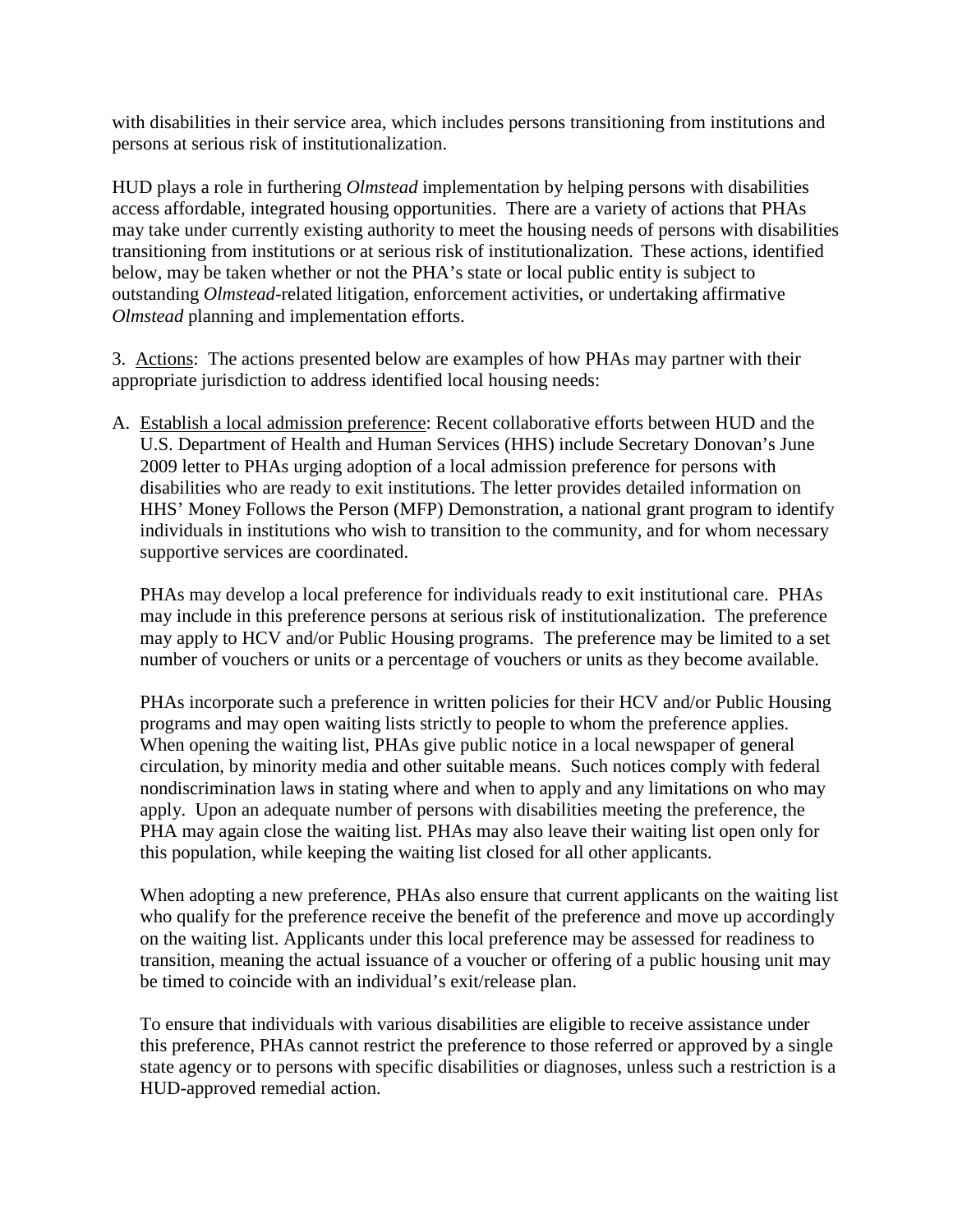Remedial actions in response to *Olmstead*-related litigation or enforcement, including a settlement agreement, court order or consent decree, or in response to a public entity's documented, voluntary affirmative *Olmstead* planning and implementation efforts, require approval by HUD's Associate General Counsel for Fair Housing.

In all other instances, the preference applies broadly to persons transitioning from institutions, possibly including persons at serious risk of institutionalization, as may be determined by the PHA. Appropriate supportive services are provided by state MFP entities or other support service agencies and partnering organizations. The appropriate services may include case management and personal care.

HUD-funded programs or activities must be operated in a way that provides the most integrated setting appropriate to the needs of individuals with disabilities benefiting from any preference as required by 24 CFR part 8.4(d). Thus, when offering preferences within a PHA's public housing program, a PHA must ensure that units occupied by persons with disabilities are not clustered in a particular building, floor or within certain sections within a larger development.

- B. Dedicate non-elderly disabled (NED) vouchers: PIH Notice 2011-32 provides guidance to PHAs awarded special vouchers for non-elderly people with disabilities concerning the requirement to re-establish these vouchers for use by the intended population and remain with that population upon turnover. PHAs may serve non-elderly persons with disabilities transitioning from institutions with NED vouchers by establishing a preference for a dedicated number of the NED vouchers and adopting the preference in accordance with regular HCV program requirements.
- C. Leverage Section 811 funds within public housing: Under a 2012 demonstration program, Section 811 Project Rental Assistance (811 PRA) provides funds to state housing agencies or other appropriate housing agencies for use as project rental assistance applied to new or existing affordable housing units in which capital has been provided through low-income housing tax credits (LIHTC), federal HOME funds, or other state and local sources. A maximum of 25% of the total units in eligible properties can be provided 811 PRA funds, be used for supportive housing for persons with disabilities, or have any occupancy preference for persons with disabilities. Section 811 PRA funds may be applied to PHA mixed finance or other alternative funding developments. PHAs in states awarded 811 PRA funding are encouraged to work with their states and partnering agencies to identify potential projects. For more information on program requirements see HUD's Section 811 PRA notice of funding availability (NOFA).
- D. Enhance outreach: Seek new ways to ensure information regarding the openings of waiting lists reaches eligible individuals who may be ready to transition from institutions and persons at serious risk of institutionalization. Expanded outreach may include advertising the opening of waiting lists to social service agencies, nursing homes, board and care homes, psychiatric hospitals, mental health facilities, and institutions and hospitals for individuals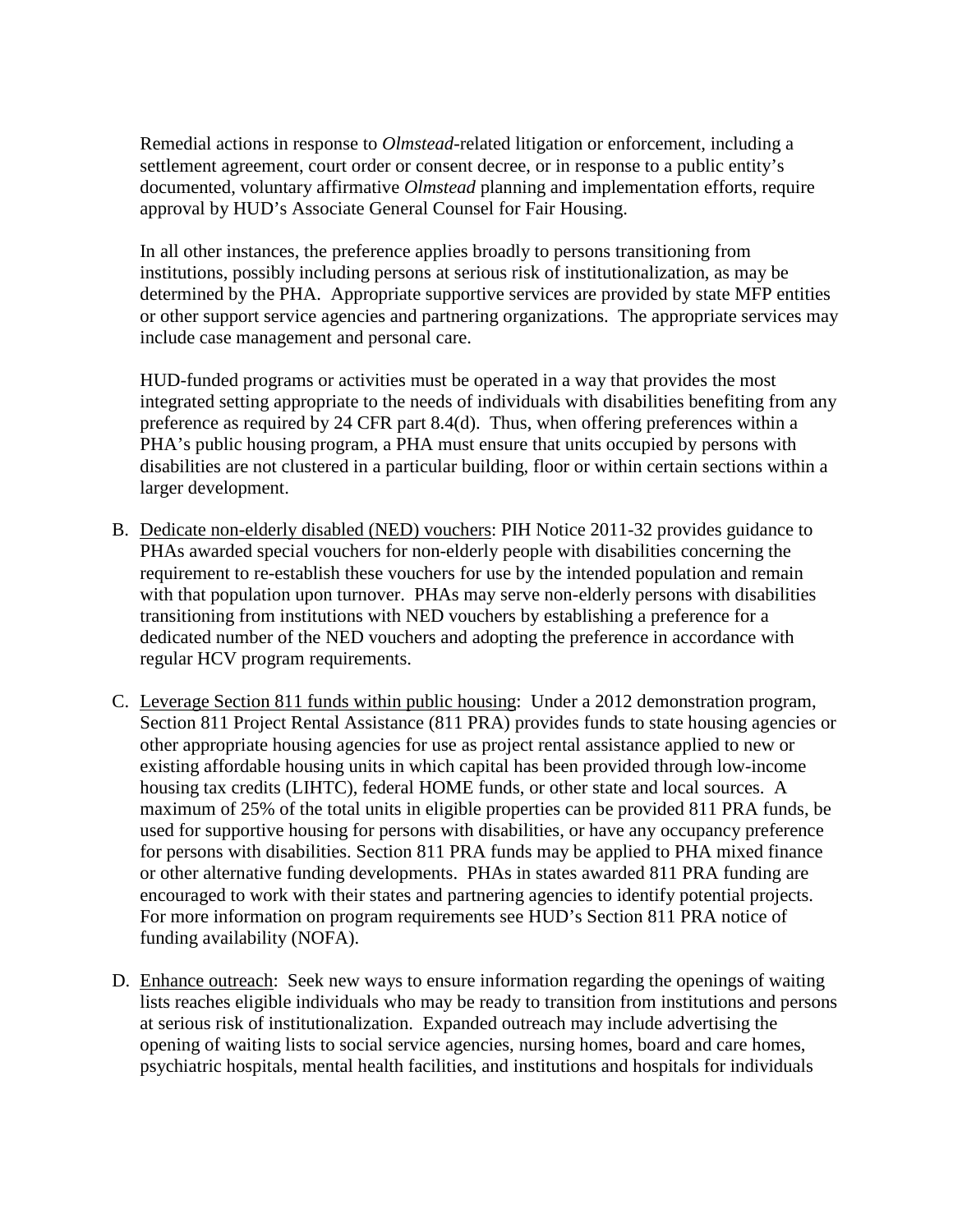with disabilities in the local service area. PHAs may choose to contact the facilities via Twitter, Facebook, websites or newsletters.

- E. Develop an accessible housing list: Enhance the list of known accessible HCV units by adding information about partially accessible units in the area, including accessible features and bedroom size for each unit. Present the need for accessible housing to private providers and share the list of outreach agencies to interested landlords. Encourage private landlords to make accessibility modifications to private units and identify and encourage private landlords with accessible units to participate in HCV programs. PHAs are required to make accessible public housing units available to eligible households through a lease stipulation requiring non-mobility impaired applicants who accept residence within an accessible unit to subsequently transfer to a non-accessible unit when such a unit becomes available. *See* 24 CFR 8.27(b).
- F. Provide flexibility: Adopt a policy to address the challenges related to portability and locating accessible housing when considering requests for extensions of a HCV. *See* 24 CFR 8.28(a) (4). Permit flexible application procedures/locations, including "in home" application processes.
- G. Seek service-based resources: Centers for Medicare and Medicaid Services (CMS) released the "Community Living Initiative" letter to State Medicaid Directors on May 20, 2010, reaffirming previous Olmstead policies and offering tools to gain greater achievements. States may access technical assistance for long-term services and supports; promote affordable housing to maximize community living opportunities; advance home and community based services; support infrastructure reforms; share capacities through Home and Community Based Services (HCBS) participants; network with aging and disability resources centers (ADRCs); and assist discharge planning.

4. Training: Education is an effective tool to disseminate information. PHA and local HUD staff are encouraged to:

- A. Participate in conferences, symposiums and focus groups that reach advocates and consumers who have disabilities;
- B. Participate in local conferences of disability rights organizations and provide information on housing resources; and
- C. Collaborate with regional or local Health and Human Services Office of Civil Rights staff to conduct joint trainings.
- 5. Additional Resources: For further information or assistance, contact appropriate PIH and/or FHEO field staff. Additional guidance is also available electronically:
- A. A guide to the Medicaid program for housing professionals, see: **[Medicaid Primer](http://www.hud.gov/offices/pih/programs/hcv/pwd/medicaid-primer.pdf)**
- B. PIH Notice 2011-32; Policies and Procedures for non-elderly disabled (NED) vouchers, see: [http://portal.hud.gov/hudportal/HUD?src=/program\\_offices/administration/hudclips/notices/p](http://portal.hud.gov/hudportal/HUD?src=/program_offices/administration/hudclips/notices/pih) [ih](http://portal.hud.gov/hudportal/HUD?src=/program_offices/administration/hudclips/notices/pih)
- C. New Freedom Initiative, Executive Order 13217: "Community Based Alternatives for Persons with Disabilities," and the Housing Choice Voucher Program PIH Notice 2005-05,